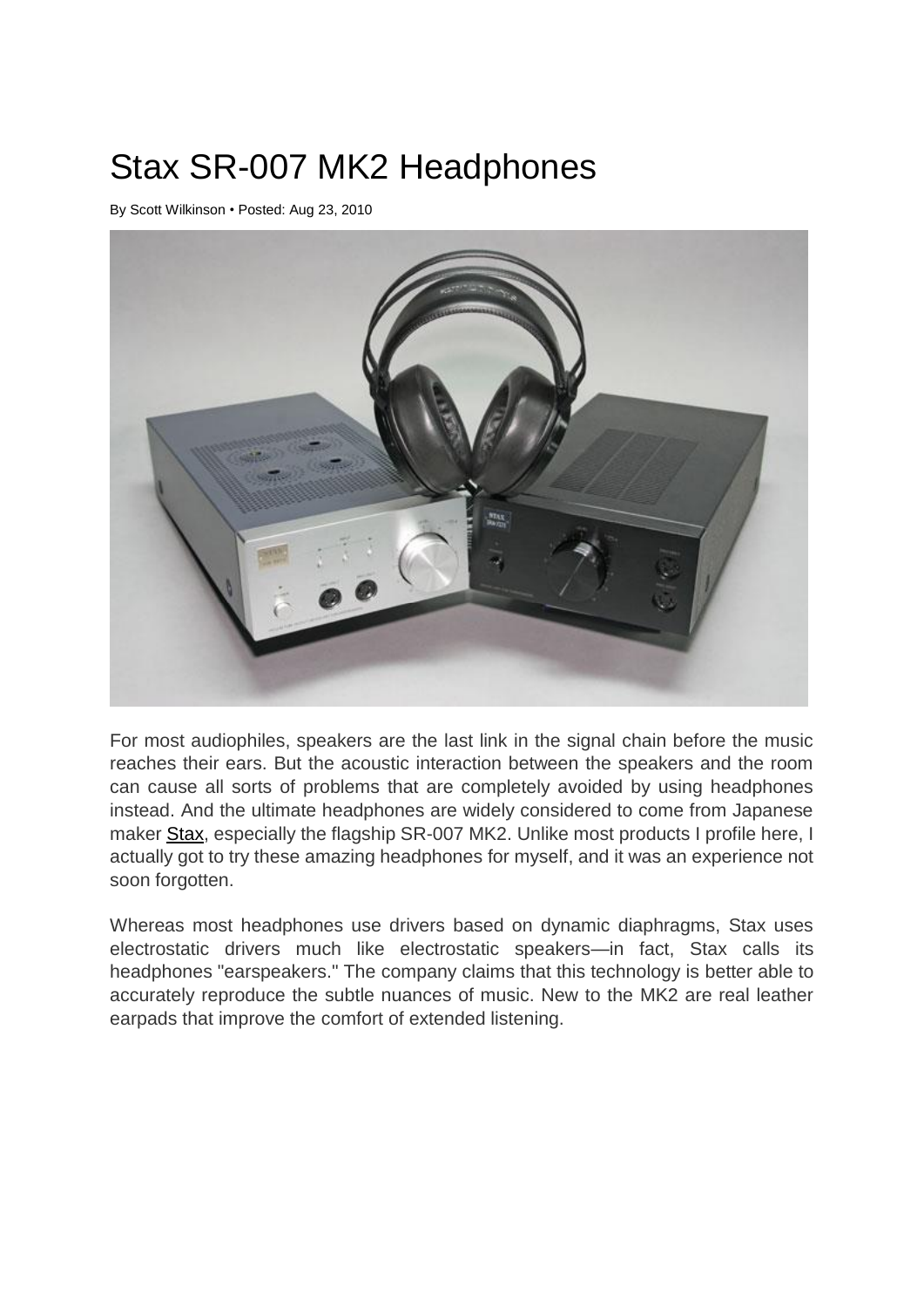All Stax headphones are designed to be used with their own, dedicated amplifier, and I got to try two different models with the SR-007 MK2. The SRM-007tII is a tube-based amp with one balanced input and two unbalanced inputs, one of which provides a loop output. Two headphone outputs on the front panel are joined by an input selector and volume knob with separate controls for the right and left channels.



I also got to try the SRM-727II solid-state amp, which provides one balanced and one unbalanced input with a loop output, but in this case, you must choose which input you want to listen to with a switch on the back. Two headphone outputs are provided along with a volume knob with separate right and left controls. I spent quite a few wonderful hours listening to CDs, SACDs, and DVD-Audio discs on the SR-007 MK2, switching between the SRM-007tII and SRM-727II. The source was an Oppo BDP-83SE with its 2-channel analog outputs connected directly to the amps using Ultralink Audiophile MkII cables.To my ears, there was only a hair's breadth of difference between the two amps. The bass was a bit more pronounced and richer on the tube-based SRM-007tII, while the solid-state SRM-727II sounded ever so slightly thinner and veiled.

You might think this would give the tubes an advantage, but in some cases, such as *Sacred Feast* by acapella choir Gaudeamus on SACD, the sound bloomed a bit too



much in loud passages on the SRM-007tII. However, on other titles, such as Pink Floyd's *Dark Side of the Moon*, I preferred the slightly bigger sound of the tubes. When I'm evaluating audio equipment, I always play my wife's CD, *Living Through History*, which I engineered and played all the wind instruments, so I know it *very* well. In this case, the tube amp sounded a bit bloated with slightly overblown bass, while the solid-state amp sounded crisper with better overall balance. Joanna's vocals sounded great on both.